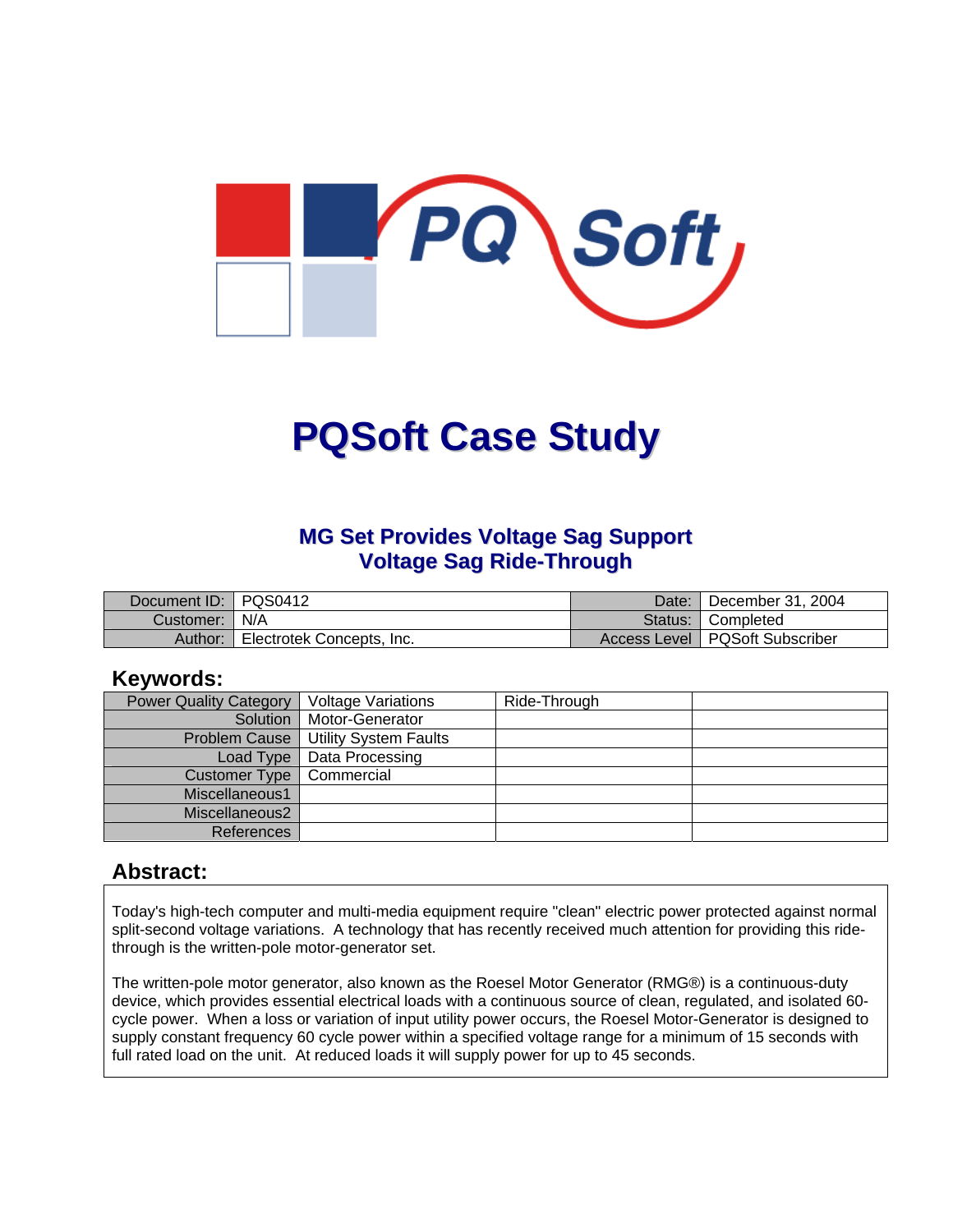# <span id="page-1-0"></span>**TABLE OF CONTENTS**

# **LIST OF FIGURES**

| Figure 1 - Sag and interruption rate and duration histogram for measurements taken on the input of the    |
|-----------------------------------------------------------------------------------------------------------|
|                                                                                                           |
| Figure 2 - Sag and interruption rate and duration histogram for measurements taken on the input to the    |
|                                                                                                           |
| Figure 3 - Input and output voltage of the RMG serving the Manhattan facility during a voltage on January |
|                                                                                                           |
| Figure 4 - Input and output voltage of the RMG serving the Westchester facility during an interruption on |
|                                                                                                           |
|                                                                                                           |

# **GLOSSARY AND ACRONYMS**

MG Set

Motor-Generator Set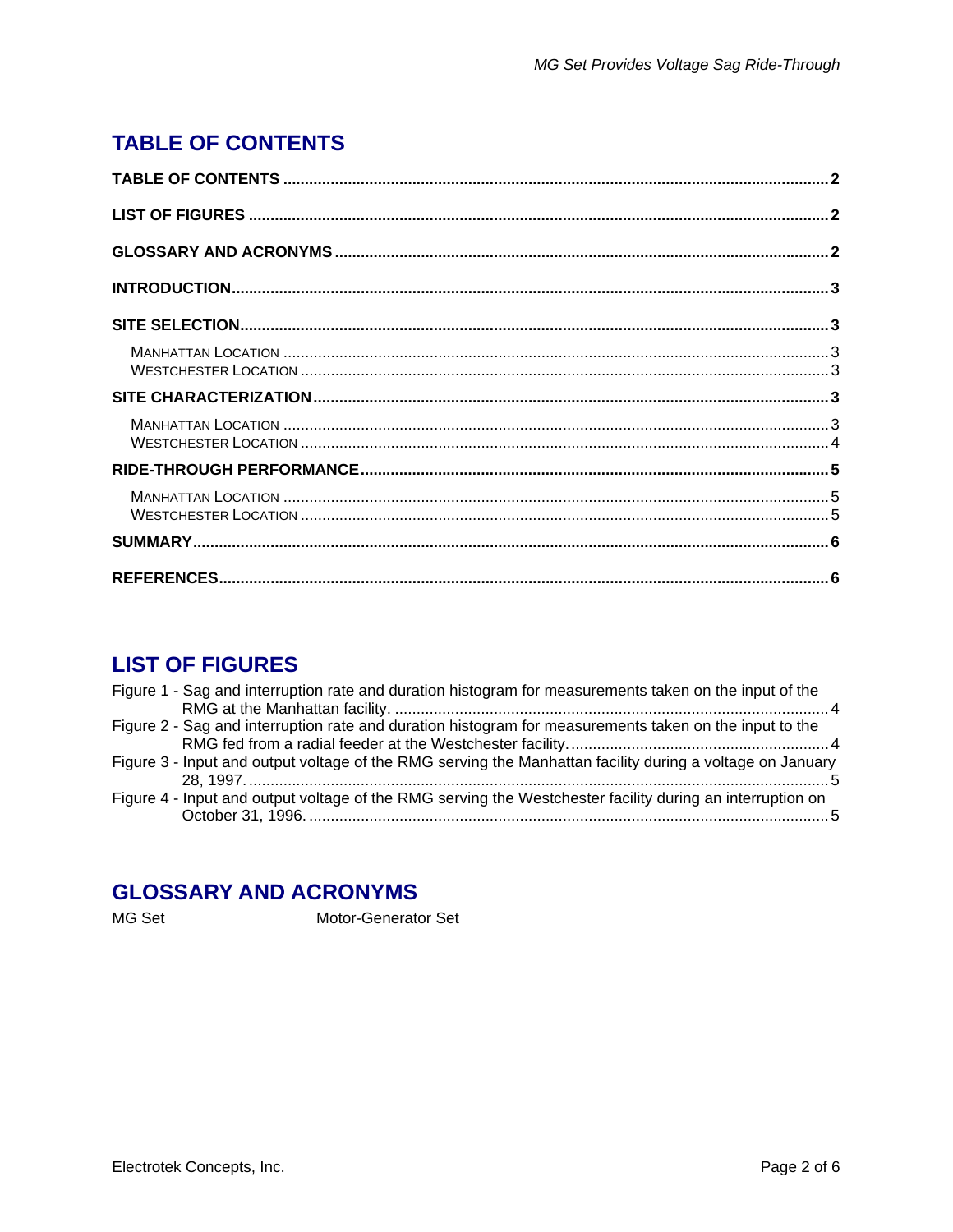# <span id="page-2-0"></span>**INTRODUCTION**

For many years it has been the goal of utilities to supply their customers with the "best" power possible. The utility involved in this case study has implemented many research and development projects over the years to achieve this goal. These projects are used as demonstration projects that evaluate new technologies and their feasibility in solving power related issues for utility customers.

This case study describes one demonstration project that the utility implemented in an effort to supply two customers with uninterruptible power. Two sites were selected based on their sensitivity to voltage variations. One site is located in downtown Manhattan, New York and the other site is located in Westchester County, New York.

# **Site Selection**

#### *Manhattan Location*

Customers served from the underground network in Manhattan will rarely if ever see a service interruption. The building selected for the project is one of the few buildings in the world to offer satellite accessibility, single- and multi-mode fiber optics, high-speed category 5 copper wire, and video conferencing facilities. Due to the critical nature of the tenant's operations within this building, power quality is an important concern. A five-transformer 125/216-volt spot network supplies the building's electrical service.

#### *Westchester Location*

A second location was selected to take part in the demonstration project. This location serves as a headquarters building for a large corporation with critical computer loads. The building's electrical service is supplied via an automatic loop scheme on the 13.4 kV distribution feeder. The feeder supplies a padmounted transformer whose secondary voltage is 277/480 volts. Due to system operating procedures, this location experienced interruptions on occasion.

Building managers at both locations wanted to ensure that the customers in their facilities would never experience any interruptions. Con Edison engineers performed a study to determine the best approach to supplying uninterruptible power to this customer. This paper presents the approach used and the findings of the study performed by Con Edison.

### **Site Characterization**

As part of the research project, the utility installed monitoring equipment to characterize the power quality at the Manhattan and Westchester locations. The monitors were configured to capture events ranging from normal capacitor switching transients to more severe long duration voltage variations and in the rare case, interruptions. The event type of most concern for this project was voltage variations and therefore, will be the only event type discussed.

After approximately three years of monitoring at both locations, the utility was able to accurately characterize the voltage variations that occurred at both facilities. Information on the magnitude and duration of voltage variations was summarized for each monitoring location.

#### *Manhattan Location*

[Figure 1](#page-3-1) illustrates the monthly sag rate that can be expected for the network involved in the project. No interruptions were recorded on the network during the monitoring period. As seen in [Figure 1,](#page-3-1) 50% of the events have a sag depth of less than 25% of nominal. The monitoring instruments were configured to record voltage variations outside the limits of 90% to 110% of nominal.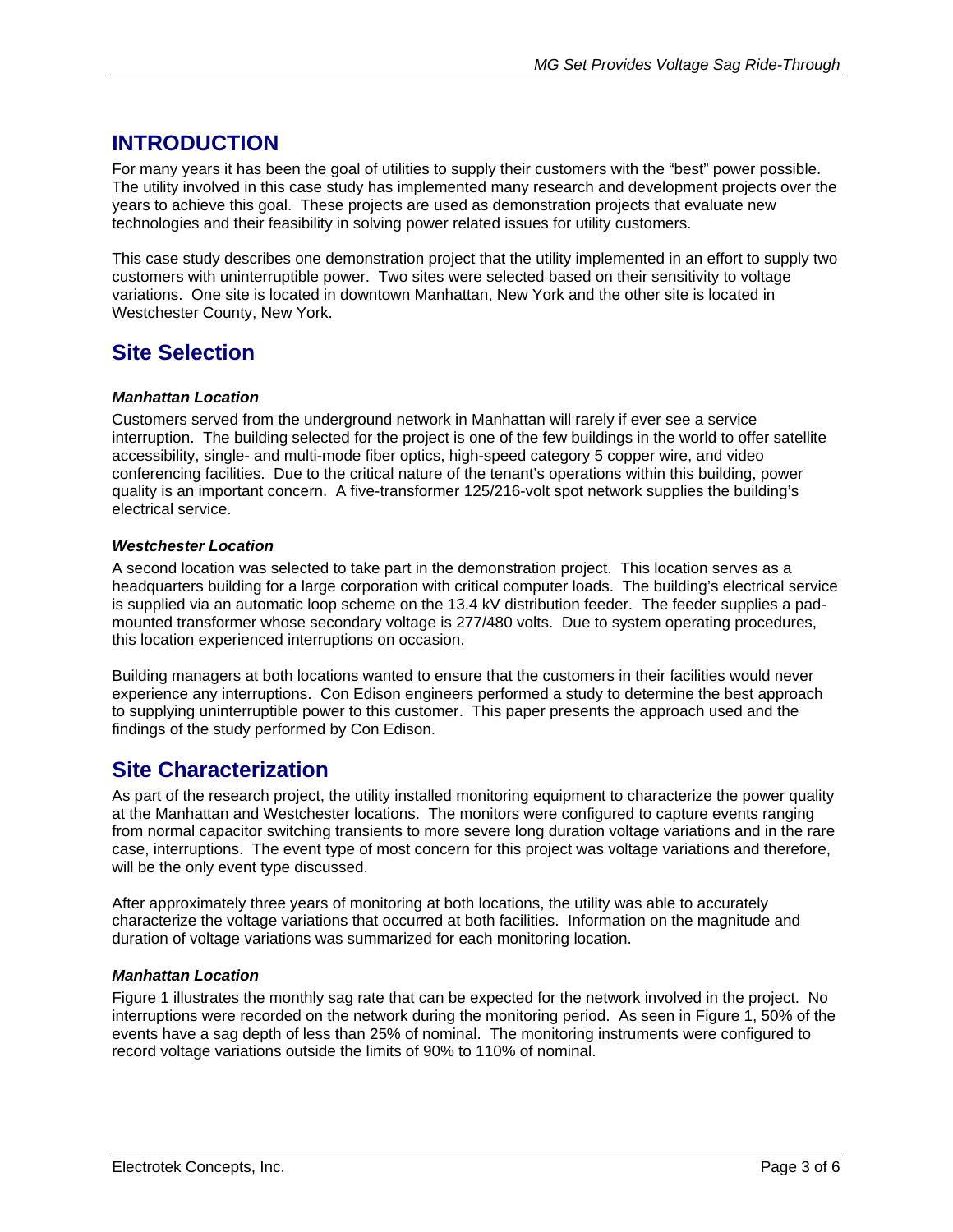<span id="page-3-1"></span><span id="page-3-0"></span>

#### **Figure 1 - Sag and interruption rate and duration histogram for measurements taken on the input of the RMG at the Manhattan facility.**

Another concern is the duration of the event. [Figure 1](#page-3-1) also illustrates the sag and interruption rate duration histogram for the Manhattan facility. The duration of approximately 98% of the events was less than 20 cycles (333 mS) with the majority of the events lasting between 6 and 20 cycles as illustrated in [Figure 1.](#page-3-1)

#### *Westchester Location*

[Figure 2](#page-3-2) illustrates the sag and interruption rate for the input to the RMG on the radial distribution feeder. Notice that the interruption rate has increased from zero for an underground network to approximately 1 per 30 days for the radial feeder. A majority of these interruptions are of the momentary type, and are due to recloser operations on the supply feeder.

<span id="page-3-2"></span>

#### **Figure 2 - Sag and interruption rate and duration histogram for measurements taken on the input to the RMG fed from a radial feeder at the Westchester facility.**

[Figure 2](#page-3-2) illustrates the duration of the same measured. A majority of the events measured on the input to the RMG were between 1 and 2 seconds. Approximately 95% of the events were less than 2 seconds in duration.

Both locations proved to be acceptable for the installation and demonstration of the written-pole RMG technology. The written-pole RMG is capable of providing ride-through for up to 15 seconds at full load. As can be seen from the data, the majority of voltage sags and momentary interruptions are less than 100 cycles (1.6667 seconds) in duration.

Using the measurement information, the utility determined that both customers could benefit from the installation of the RMGs. Given the fact the RMGs could supply 15 seconds of ride-through for a complete loss of power and that 98% of the events experienced by the customers lasted less than 15 seconds, the RMG would be a good choice for voltage sag and interruption protection.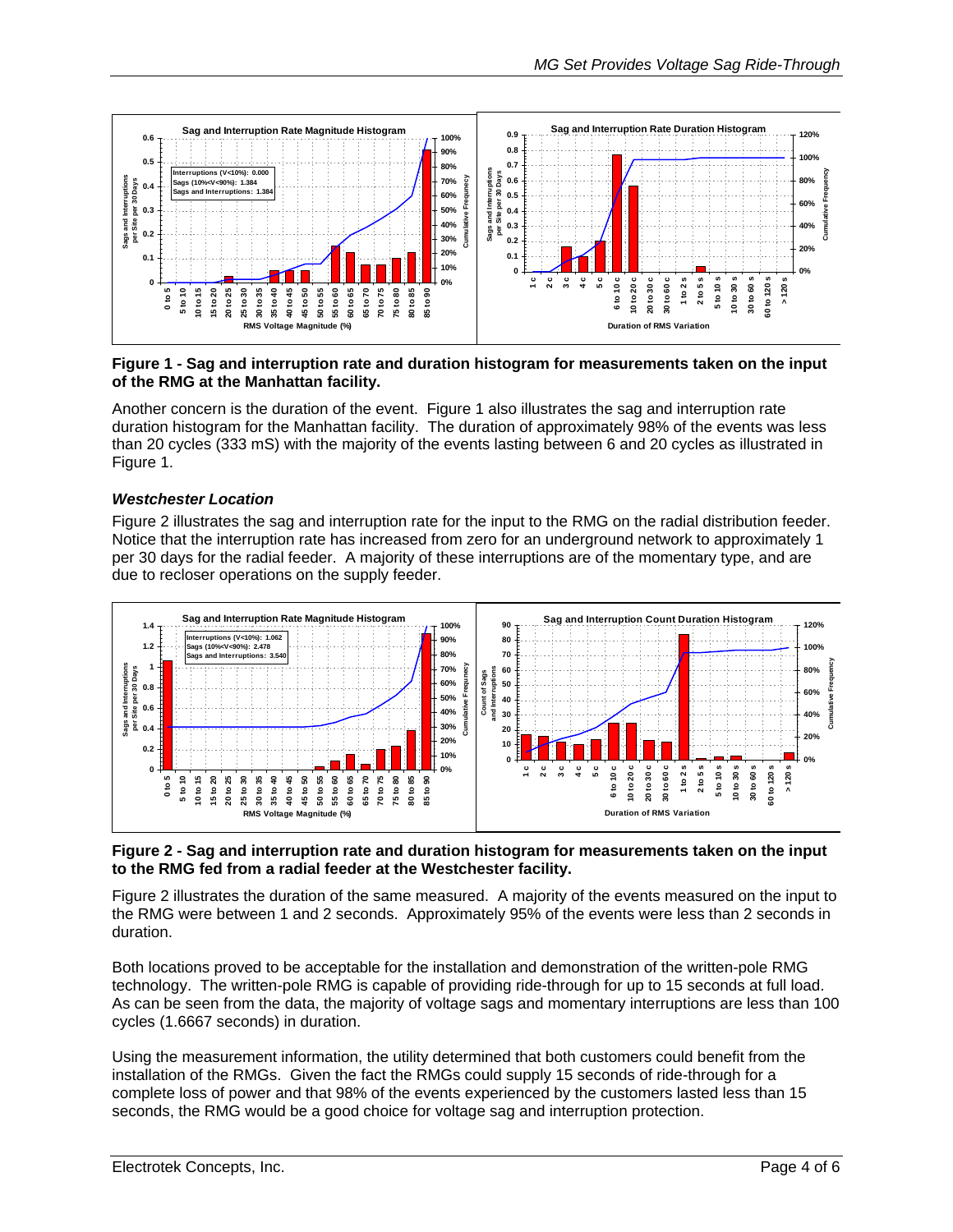# <span id="page-4-0"></span>**Ride-Through Performance**

After the installation of the RMGs, Con Edison continued to monitor at both locations. This data would be used to verify that the RMGs operated as expected during voltage sag and interruptions.

#### *Manhattan Location*

On January 28, 1997, the network feeding the Manhattan location experienced a voltage sag where the voltage dropped 52% below the nominal 125 volts rms for 11 cycles (0.183 seconds) to 48.4%. Under normal conditions this event was severe enough to cause unprotected office and computer equipment to drop off-line, causing loss of data. [Figure 3](#page-4-1) illustrates the input and output voltages of the RMG during the voltage sag.

<span id="page-4-1"></span>

#### **Figure 3 - Input and output voltage of the RMG serving the Manhattan facility during a voltage on January 28, 1997.**

As seen from the measurements, the RMG provided 100% voltage ride-through for the connected load during the utility event.

#### *Westchester Location*

On October 31, 1996, the feeder that serves the Westchester facility experienced an interruption. The event lasted for approximately 1.2 seconds and the voltage on the input of the RMG went to zero (as expected with an interruption). [Figure 4](#page-4-2) illustrates the input and output voltages of the RMG during the interruption.

<span id="page-4-2"></span>

**Figure 4 - Input and output voltage of the RMG serving the Westchester facility during an interruption on October 31, 1996.**